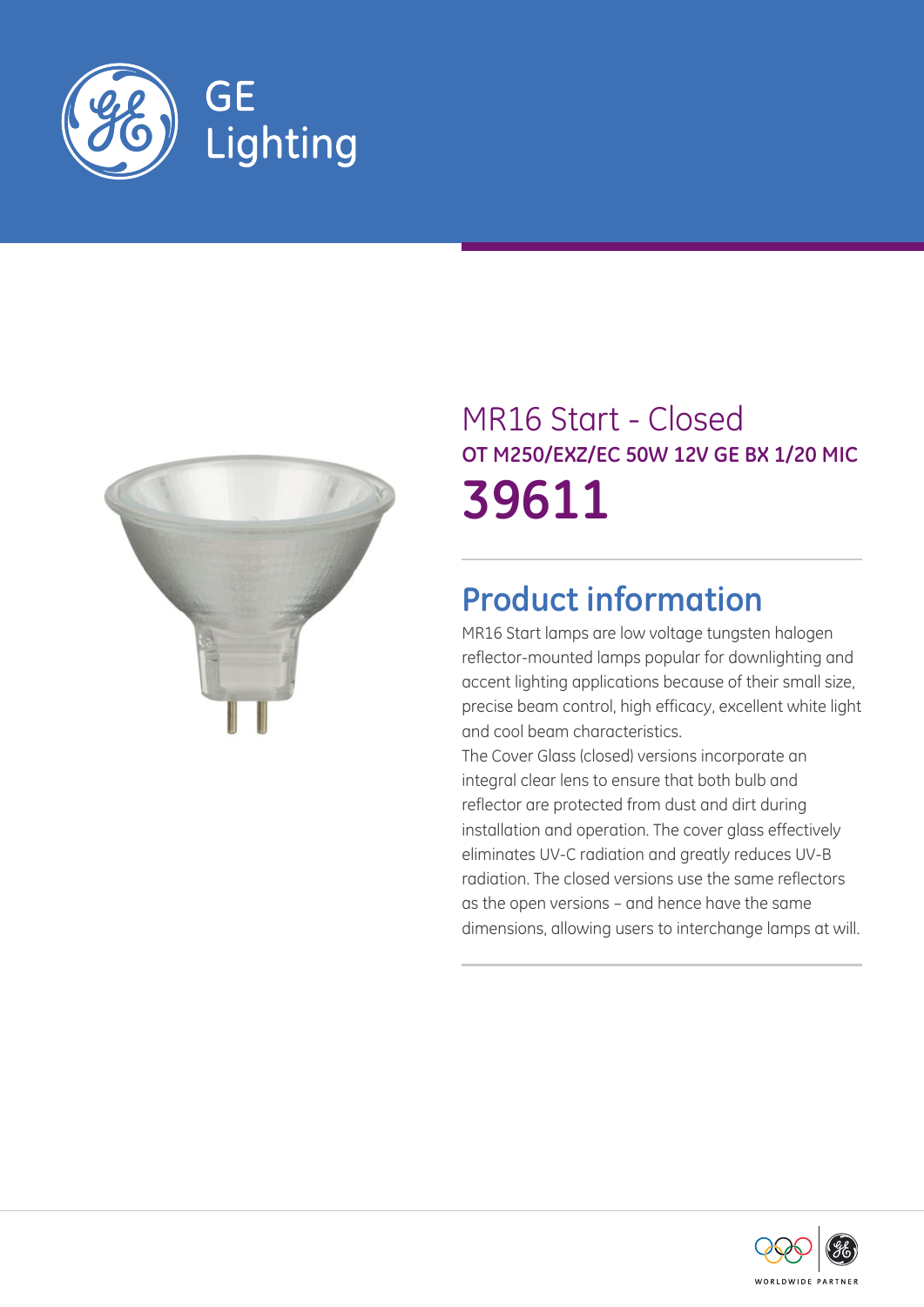

# **Product data**

| Cap/Base                      | GU5.3                 |
|-------------------------------|-----------------------|
| <b>Bulb Shape</b>             | Mirrored reflector    |
| <b>Bulb Diameter [mm]</b>     | 50                    |
| Maximum Overall Length [mm]   | 46                    |
| Net weight per piece [g]      | 35                    |
| Gross weight per piece [g]    | 46                    |
| <b>Brand</b>                  | General Electric (GE) |
| Energy efficiency class (EEC) |                       |

## **Performance data**

| Colour Rendering Index (CRI) [Ra]               | 100   |
|-------------------------------------------------|-------|
| Nominal correlated colour temperature (CCT) [K] | 2900  |
| Nominal beam angle [°]                          | 24    |
| Rated beam angle [°]                            | 24    |
| Nominal center beam candlepower (CBCP) [cd]     | 2700  |
| Rated peak intensity in [Cd]                    | 2700  |
| Rated Lumens [lm]                               | 680   |
| Rated Life [h]                                  | 2000  |
| Nominal Lifetime [h]                            | 2000  |
| Nominal power [W]                               | 50    |
| Weighted energy consumption [kWh/1000h]         | 54.3  |
| Nominal lamp voltage [V]                        | 12    |
| Starting time [sec]                             | 0.0 s |
| Number of switching cycles                      | 8000  |